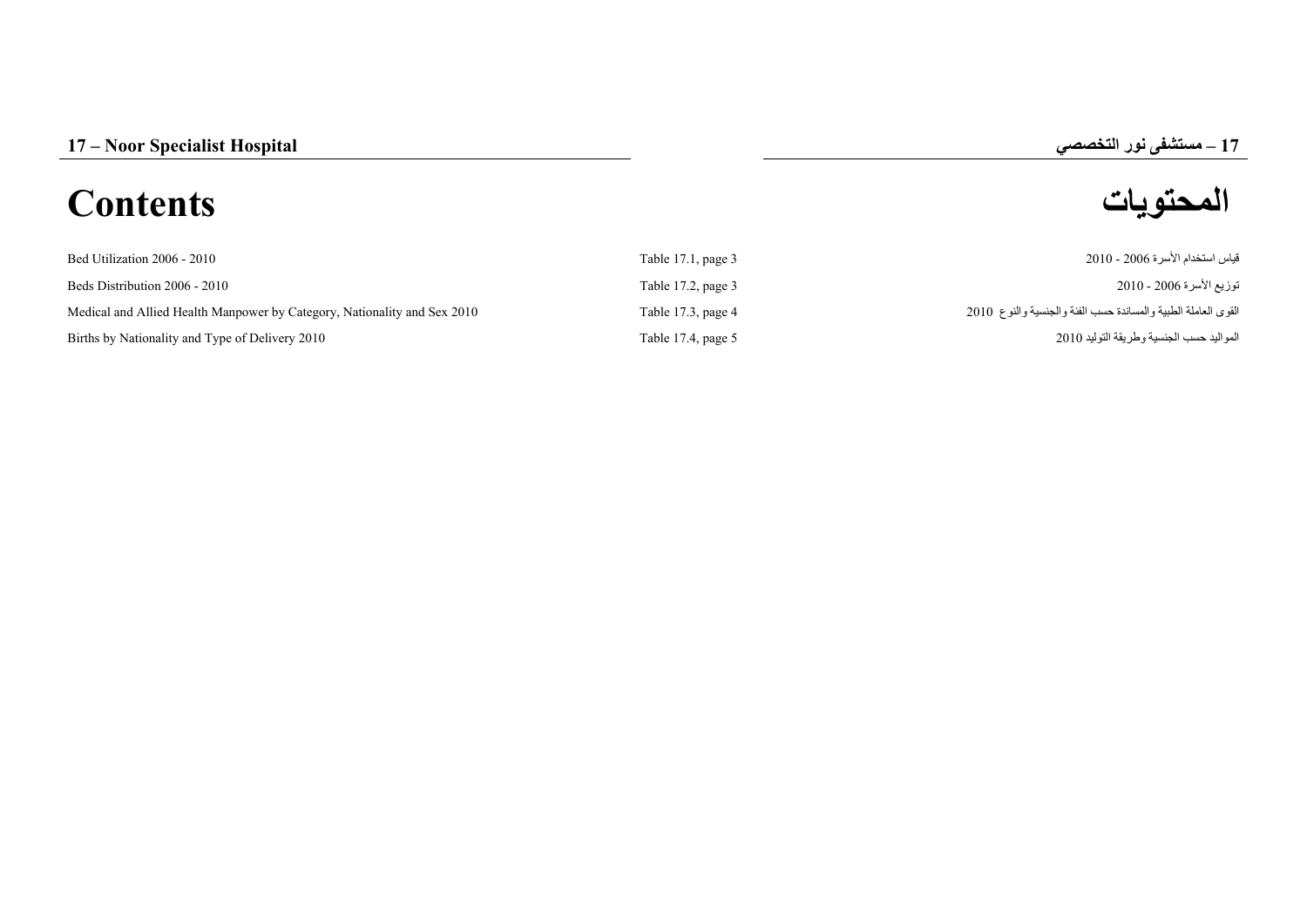<span id="page-1-0"></span>

| <b>Description</b>      | 2010  | 2009  | 2008  | 2007  | 2006  | البيان                  |
|-------------------------|-------|-------|-------|-------|-------|-------------------------|
| Total admissions        | 1,694 | 1,833 | 1,603 | 1,407 | 1,139 | إجمالي الدخول           |
| Total discharges        | 1,692 | 1,832 | 1,602 | 1,407 | 1,139 | إجمالي الخروج           |
| Number of beds          | 24    | 24    | 24    | 24    | 24    | عدد الأسرة              |
| Bed days available      | 8,760 | 8,760 | 8,784 | 8,760 | 8,760 | أيام الأسرة             |
| Patient days-overnight  | 1,841 | 1,624 | 1,293 | 1,410 | 1,228 | أيام المرضي             |
| Patients days < 1 day   | 1,032 | 1,157 | 1,040 | 797   | 616   | أيام المرضىي أقل من يوم |
| Total patients days     | 2,873 | 2,781 | 2,333 | 2,207 | 1,844 | جملة أيام المرضى        |
| Bed occupancy rate      | 32.8  | 31.7  | 26.6  | 25.2  | 21.1  | معدل أشغال السرير       |
| Turnover rate           | 70.5  | 76.3  | 66.8  | 58.6  | 47.5  | معدل دوران السرير       |
| Turnover interval       | 3.5   | 3.3   | 4.0   | 4.7   | 6.1   | فترة فراغ السرير        |
| Average daily admission | 4.6   | 5.0   | 4.4   | 3.9   | 3.1   | متوسط الدخول اليومي     |
| Average daily discharge | 4.6   | 5.0   | 4.4   | 3.9   | 3.1   | متوسط الخروج اليومي     |
| Average length of stay  | 1.7   | 1.5   | 1.5   | 1.6   | 1.6   | منّوسط مدة الأقامة      |

### **جدول 17.1 Table قياس استخدام األسرة 2006 - 2010 Bed Utilization 2006 - 2010**

#### **توزيع األسرة 2006 - 2010 Beds Distribution 2006 - 2010 جدول 17.2 Table**

| <b>Service</b>                   | 2010 | 2009            | 2008 | 2007 | 2006 | الخدمة                                  |
|----------------------------------|------|-----------------|------|------|------|-----------------------------------------|
| Private Ward (VIP)               |      | 3 <sub>1</sub>  |      |      | 3    | الجناح الخاص                            |
| Intensive care unit              |      | 2               |      |      | ົ    | وحدة العناية القصوى                     |
| Medical / Surgical               | 17   | 17 <sub>1</sub> | 17.  | 17   | 17   | الباطنية / الجراحة                      |
| Obstetrics / Gynecology          |      | 2               |      |      |      | أمراض النساء والولادة                   |
| <b>Total</b>                     | 24   | 24 <sup>1</sup> | 24   | 24   | 24   | الحملة                                  |
| Special Care Baby Unit / Nursery | 6    | 6               |      |      | 6    | وحدة العناية الخاصة بالمواليد / الحضانة |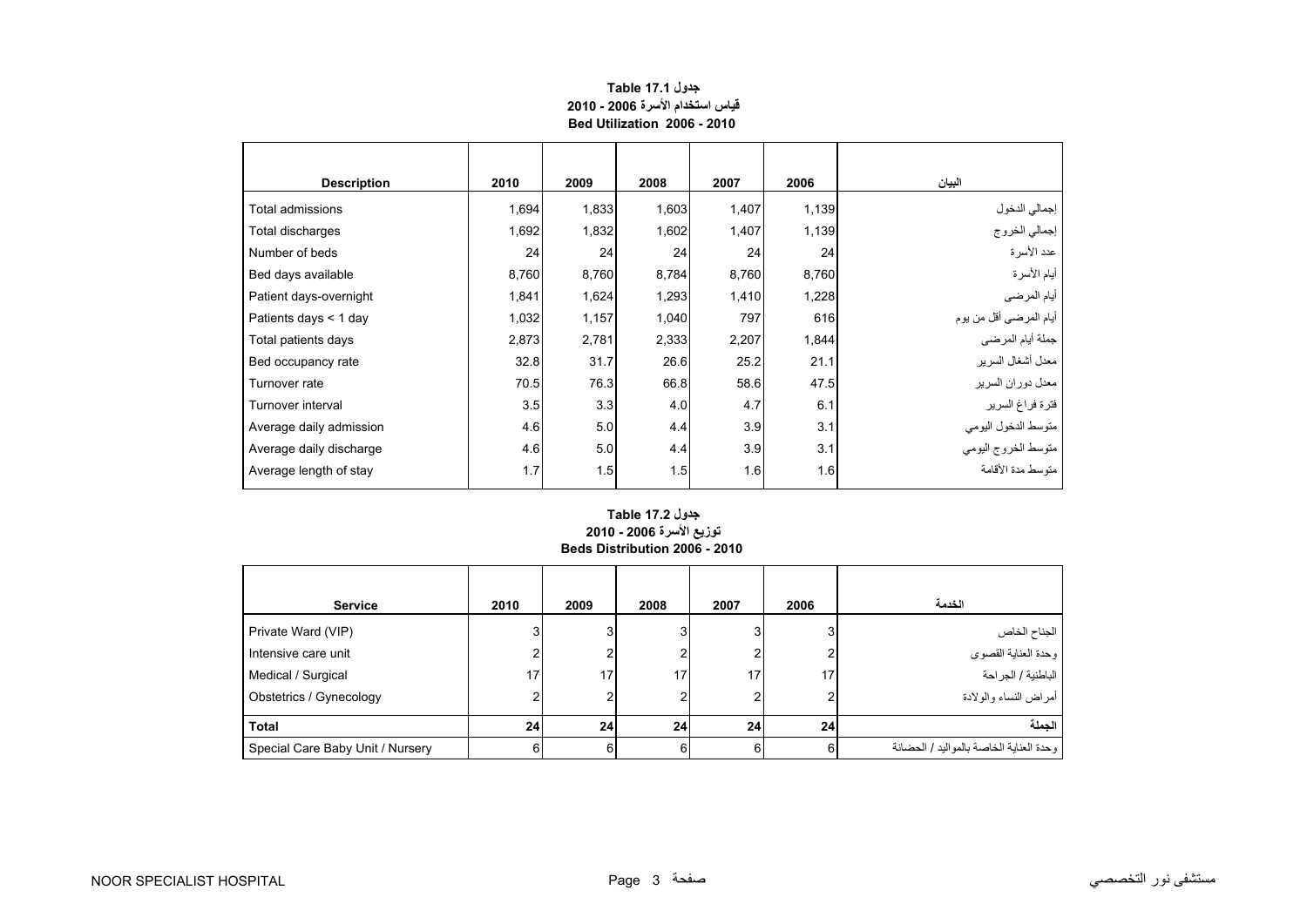| جدول Table 17.3                                                          |  |  |  |  |  |  |
|--------------------------------------------------------------------------|--|--|--|--|--|--|
| القوى العاملة بالمهن الطبية والمساندة حسب الفئة و الجنسية و النوع 2010   |  |  |  |  |  |  |
| Medical and Allied Health Manpower by Category, Nationality and Sex 2010 |  |  |  |  |  |  |

<span id="page-2-0"></span>

|                                 | <b>Total</b> |                | الجملة Non-Bahraini |                 |        | Bahraini   غیر بحرینی<br>إبحريني |                 |        |      |                        |
|---------------------------------|--------------|----------------|---------------------|-----------------|--------|----------------------------------|-----------------|--------|------|------------------------|
|                                 |              |                |                     |                 |        |                                  |                 |        |      |                        |
|                                 | الجملة       | أنشى           | ذكر                 | الحملة          | أنشى   | ذكر                              | الجملة          | أنثى   | ذكر  |                        |
| Category                        | <b>Total</b> | Female         | Male                | <b>Total</b>    | Female | <b>Male</b>                      | <b>Total</b>    | Female | Male | الفئة                  |
| Physicians                      | 22           |                | 15 <sub>1</sub>     | 9 <sub>l</sub>  | 3      | 6                                | 13 <sub>1</sub> | 4      | 9    | الأطباء                |
| Dentists                        |              | າເ             | 2                   | 1               |        |                                  |                 |        |      | أطباء الأسنان          |
| Nurses*                         | 24           | 23             |                     | 24              | 23     |                                  |                 |        |      | الممرضات *             |
| <b>Practical Nurses</b>         |              | 3 <sup>l</sup> |                     | $3\overline{3}$ | 2      |                                  |                 |        |      | الممرضين العمليين      |
| Dental Hygienists & Technicians |              |                |                     |                 |        |                                  |                 |        |      | فنيو صحة الفم والأسنان |

\* Nurses excluding practical nurses and other grades below staff nurse . . األقل والفئات العمليين الممرضين يشمل ال العدد :الممرضات\*